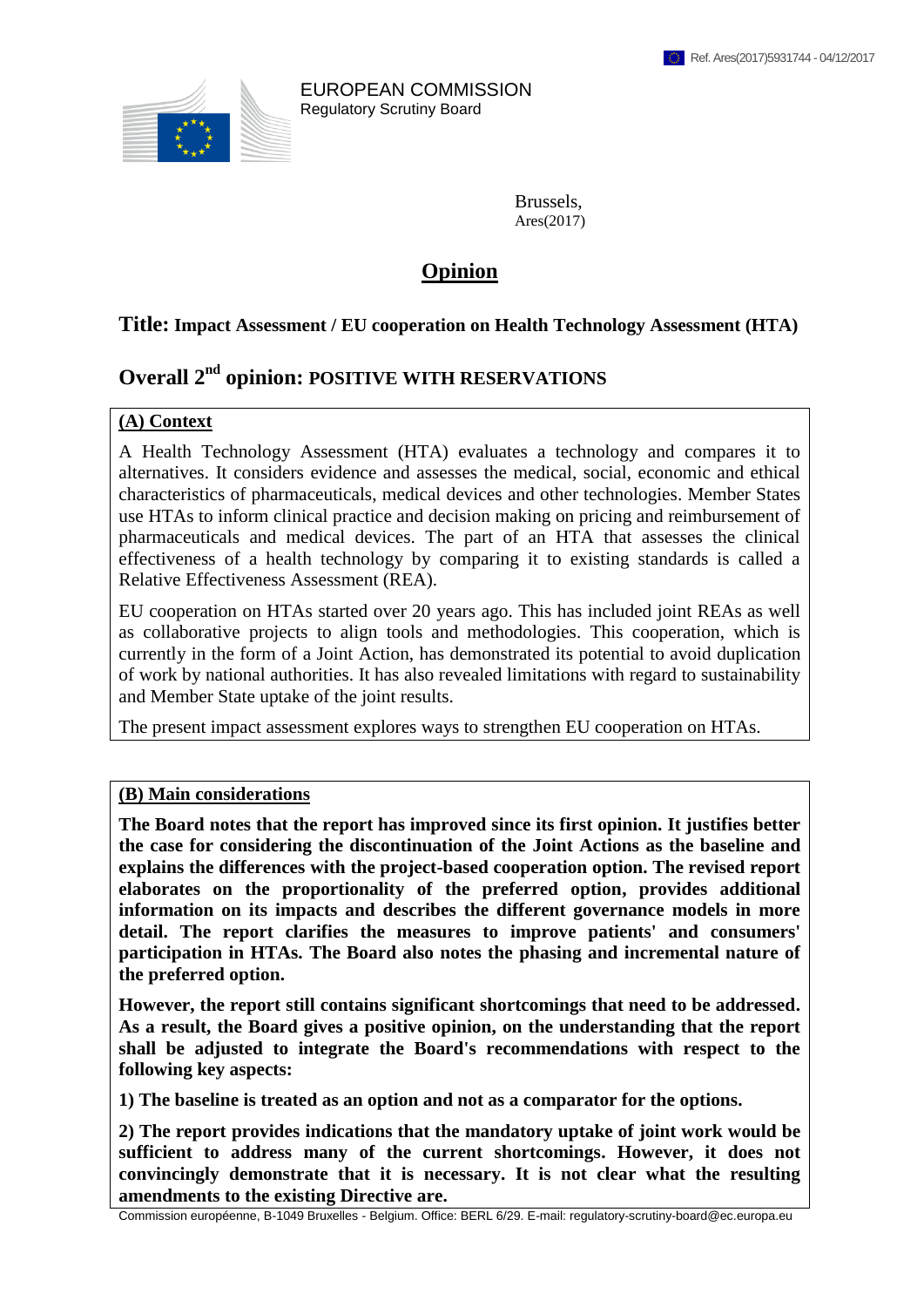**3) The report provides insufficient indications of Member States' support for key aspects of the options.**

**4) The revised report insufficiently discusses the uncertainties, risks, trade-offs and implementation challenges associated with the preferred option.**

#### **(C) Further considerations and adjustment requirements**

## **(1) Baseline and comparison of options**

The report has chosen as a baseline the discontinuation of the present joint actions. This is a worst case scenario and any option which foresees some joint HTA comes better than the baseline. The report should be consistent when it compares options and make sure that the options are compared to the baseline. It should clarify in particular whether this is the case for the governance and budget figures.

### **(2) Proportionality of the preferred option**

The report provides relevant arguments on the limitations of project-based cooperation. It should however further explain why a legal framework offering a sustainable cooperation structure could not satisfactorily address most flaws of the current system (in terms of quality and timeliness). This would result in spontaneous uptake of joint outputs, without having to introduce a legal obligation for their use by Member States. The report should, therefore, further discuss, and appropriately discard, intermediate solutions between projects and a strict legal obligation to use HTA outputs before concluding on the necessity of imposing their mandatory uptake. Furthermore, the claim that **"***national rules on how HTA is actually carried out are contained in the administrative provisions of Member States' HTA bodies rather than in national legislation*" actually weakens the argument on legal hurdles limiting the use of EU REAs and the need for a legally mandatory uptake as a proportionate measure.

The report should clarify the opt-in rules (for the implementation of the regulation, for participation in the individual actions and possible derogations to the mandatory uptake). The report mentions the withdrawal of article 15 on voluntary cooperation on health technology assessment of the Directive on patients' rights. The report should indicate whether the preferred option will re-introduce some of its essential components such as the HTA Network, the good governance principle, management and transparent functioning as well as arrangement for granting aid.

#### **(2) Member States' support**

The report should better demonstrate the readiness of Member States to adopt an obligation to use outputs produced at EU level in their national procedures. It should provide a more thorough analysis of the willingness and capabiliy of more advanced Member States' to take a leading role in an EU framework. It should confirm the support for transparency measures such as the publication of joint REAs, considering that some Member States do not currently publicly release such results. Finally, it should further explain the choice of a Commission-hosted secretariat as an optimal scenario for Member States while the report identifies an Agency-based option as the most likely to meet the desired objectives of this initiative.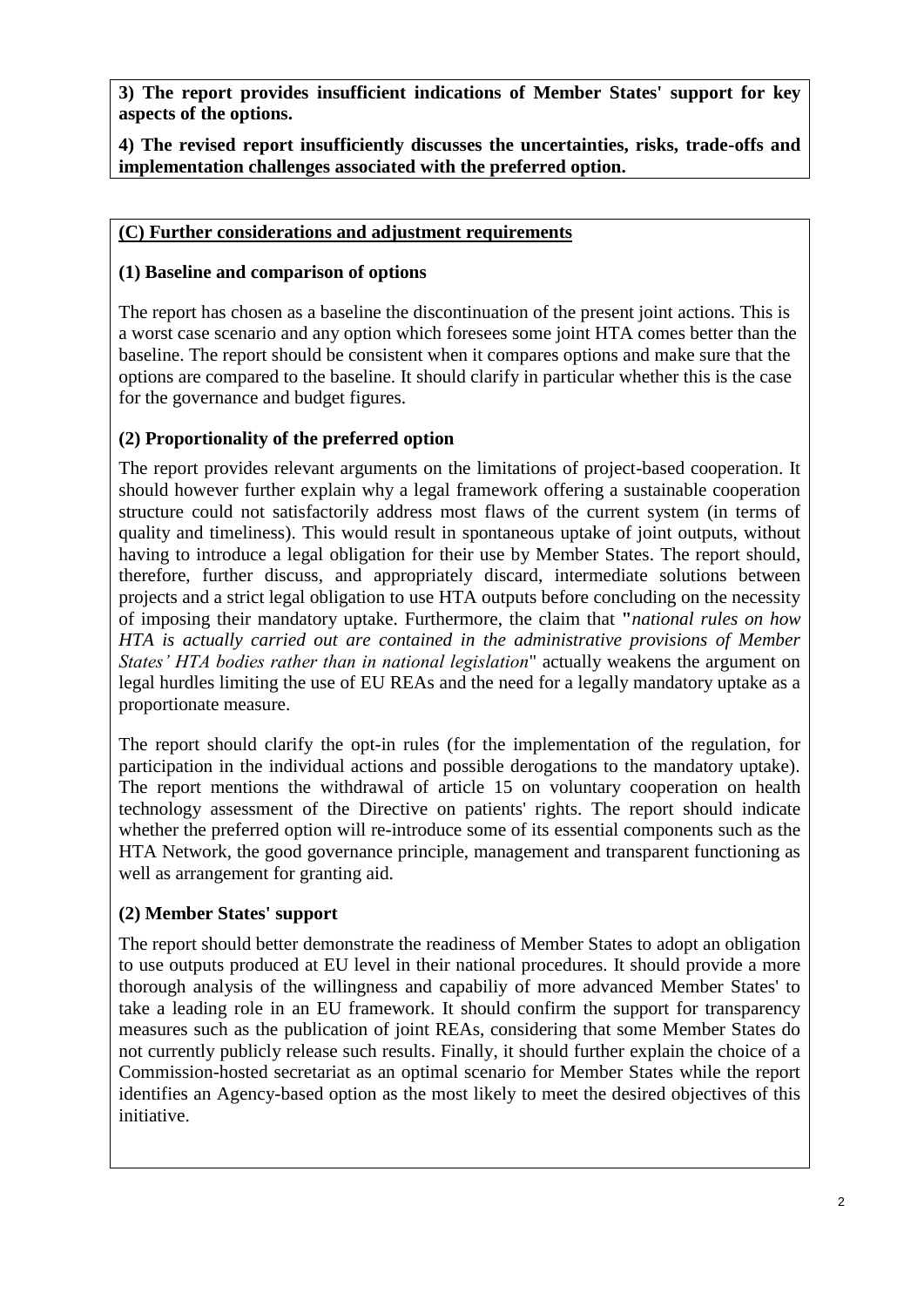#### **(3) Risks and uncertainties**

In order to ensure well-informed policy choices, the report should address more transparently the risks associated with the initiative. Unintended consequences could, for instance, include the introduction of new requirements in some Member States to inform reimbursement or pricing decisions. Another issue could be the lack of incentives to build further capacity in low resource countries that would simply adopt the EU-level REAs, thereby perpetuating geographic imbalances in the development of EU HTAs.

The report should also explain the feasibility and risks linked to the convergence in HTA methodologies and processes given Member States' feedback on existing disparities. It should explain how a gradual approach or lessons from the joint actions could apply in this area.

On the basis of this more thorough discussion on risks and trade-offs, the presentation of the preferred option should better qualify the magnitude of expected benefits and the factors that might affect their realisation.

## **(4) Added value of EU REAs on new drugs**

The preferred option proposes to conduct joint REAs on new (pharmaceutical) drugs subject to and immediately after central marketing authorisation procedures. Given the novelty of such drugs, and in the absence of any real world effectiveness data, the report should better explain the added value of assessing twice their efficacy using what would appear to be the same evidence.

*Some more technical comments have been transmitted directly to the author DG.*

## **(D) RSB scrutiny process**

**The lead DG shall ensure that the report is adjusted in accordance with the recommendations of the Board prior to launching the interservice consultation.**

| Full title          | Impact Assessment on the initiative on strengthening EU<br>cooperation on Health Technology Assessment |
|---------------------|--------------------------------------------------------------------------------------------------------|
| Reference number    | 2016/SANTE/144                                                                                         |
| Date of RSB meeting | 25 October 2017                                                                                        |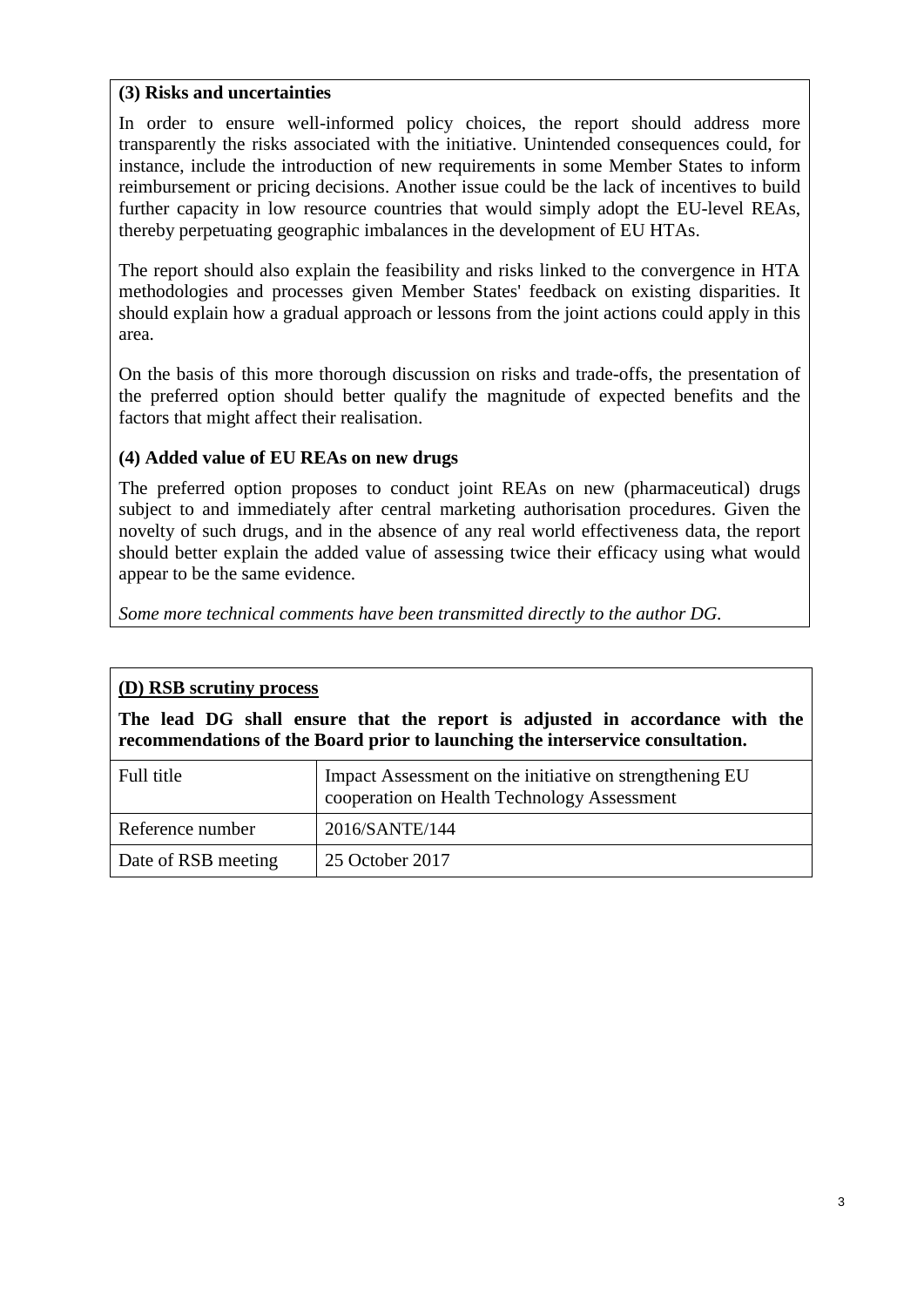

EUROPEAN COMMISSION Regulatory Scrutiny Board

> Brussels, Ares(2017)

# **Opinion**

#### **Title: Impact Assessment / EU cooperation on Health Technology Assessment (HTA)**

## **Overall opinion: NEGATIVE**

#### **(A) Context**

A Health Technology Assessment (HTA) evaluates a technology and compares it to alternatives. It considers evidence and assesses the medical, social, economic and ethical characteristics of e.g. pharmaceuticals, medical devices, or other technologies. Member States use HTAs to inform clinical practice and decision making on pricing and reimbursement of pharmaceuticals and medical devices. The part of an HTA that assesses the clinical effectiveness of a health technology by comparing it to existing standards is called a Relative Effectiveness Assessment (REA).

EU cooperation on HTAs has been ongoing for over 20 years. This has included joint REAs as well as collaborative projects to align tools and methodologies. This cooperation, which is currently in the form of a Joint Action, has demonstrated its potential to avoiding duplication of work by national authorities. It has also revealed limitations with regard to sustainability and Member State uptake of the joint results.

The present impact assessment explores ways to strengthen EU cooperation on HTAs.

#### **(B) Main considerations**

**The Board acknowledges efforts to conduct an analysis of Member States' structures, resources and processes in place for the development and use of HTAs. It also acknowledges the quality of the stakeholder consultation.** 

**However, the Board gives a negative opinion, because the report contains important shortcomings that need to be addressed with respect to the following key aspects:** 

- **(1) The findings of the mid-term evaluation and the stakeholder consultation do not justify considering the continuation of the current joint actions as unsustainable.**
- **(2) The report does not adequately justify the choice of the baseline, and the options do not adequately address all of the initiative's stated objectives.**
- **(3) The report does not demonstrate that the initiative is a proportionate and effective response to low HTA uptake.**
- **(4) The report does not explain what the proposed measures would imply for Member States with regard to resources or adjustments to national regulatory frameworks and practices. It does not specify the measures to improve patients' and consumers' participation in HTAs.**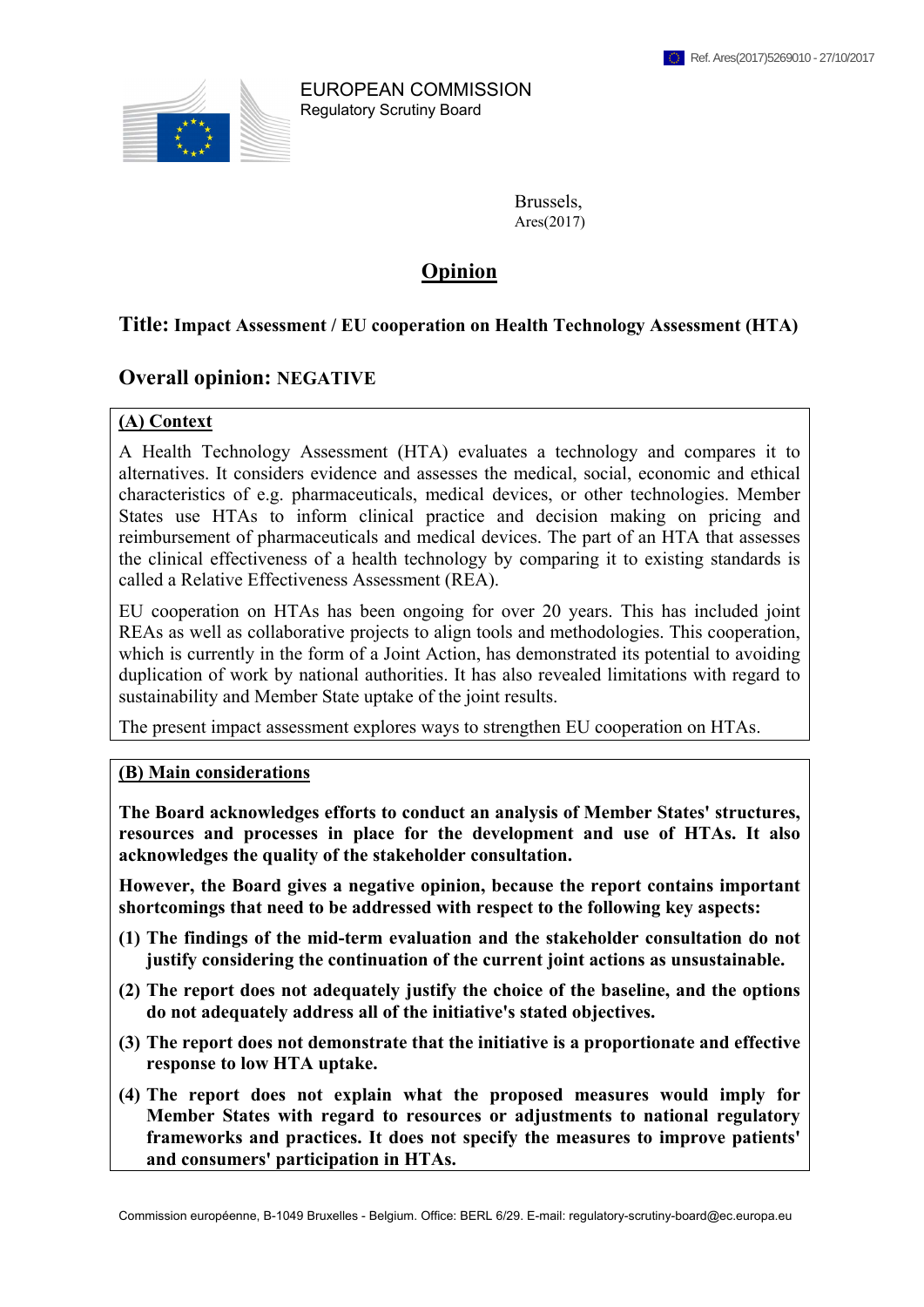#### **(5) The report does not sufficiently analyse the preferred option and the delivery mechanisms of the initiative, including related resource implications.**

#### **(C) Further considerations and adjustment requirements**

### **(1) Baseline and options**

The report should further clarify the baseline, as well as the structure, scope and content of the options.

The report should reassess and adequately justify the choice of the baseline. This should present the most likely developments in the absence of the proposed initiative. It should also provide the comparator against which the impacts of the different options and their sustainability are measured. If, despite positive feedback from stakeholders and encouraging findings of the mid-term evaluation of the  $3<sup>rd</sup>$  Health Programme, the continuation of the present policy is deemed to be ineffective and/or unrealistic, this should be further substantiated. In the absence of such justifications, it is not appropriate to have a baseline that assumes EUnetHTA Joint Actions will end after 2020.

For the same reasons, the report should either discard option 2 (very similar to the continuation of the present policy) or further elaborate it and differentiate it from what is currently in place. It should then consider the possibilities to introduce incentives or conditions on the uptake of joint outputs under different grant schemes. This is the approach that the supporting study uses to assess the impacts of this option.

Overall, the analysis of options should consider a greater number and more refined credible alternatives. It should further differentiate between types of health technologies (e.g. pharmaceuticals and medical devices). It could also distinguish between new and existing technologies. This could potentially lead to mixed solutions where a project-based approach might be suitable for some cases. This exercise should result in a better tailoring of the options to the needs of Member States while addressing the different industries' concerns.

Option 4.1 (joint REA with opt-in) should better describe the relevance, advantages and risks of allowing Member States to remain out of the system indefinitely.

Option 5 (joint full HTA) raises significant issues in terms of feasibility, subsidiarity and proportionality that it should be discarded upfront.

Finally, the report should further elaborate the preferred option (4.2) by detailing and assessing its envisaged flexibility adjustments (notably the Member States-driven prioritisation mechanism and the specific support provisions for SMEs). The report should also explain how Member States would benefit from the measures in the preferred option. It should assess how these measures complement existing national and regional initiatives.

## **(2) Proportionality and effectiveness**

The report should further demonstrate that a project-based approach cannot address the root causes for low uptake of joint work, which reportedly include issues of quality and timeliness of joint outputs, safety requirements, and reliability of evidence.

In addition, the report should draw on experience to date to convincingly explain why introducing the mandatory uptake of such joint work is necessary to address these issues. The report would need to show that this measure would be sufficient to actually achieve the goal of avoiding duplication of work on clinical assessments for health technologies.

The initiative will still allow for derogations and allow Member States to add additional national requirements. Therefore, the report should discuss whether the proposed measure might result in greater administrative burden in the process of informing reimbursement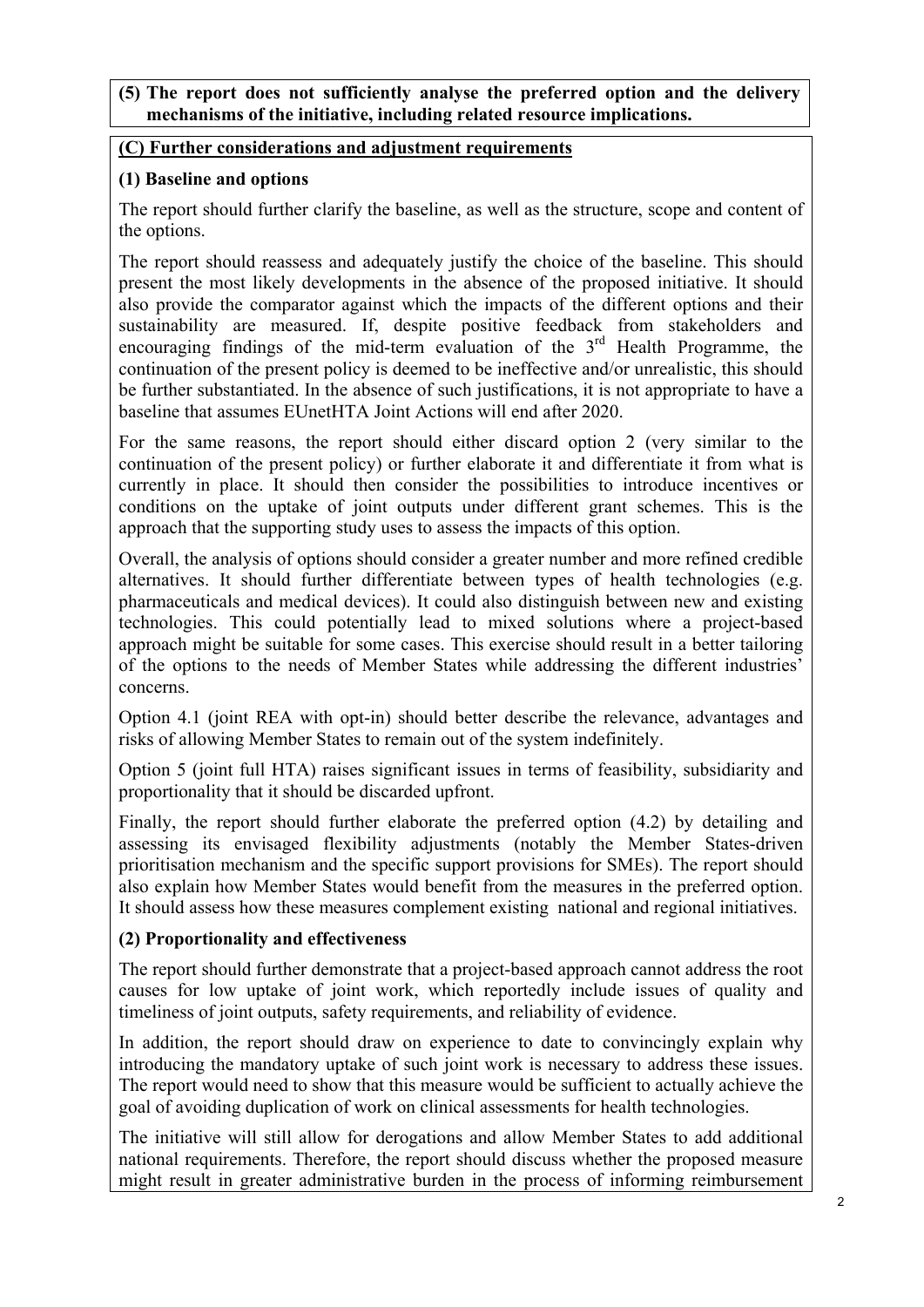and/or pricing decisions.

The report should also discuss how new obligations such as the mandatory uptake of joint work could be enforced. It should clarify that the new obligations would require adjustments to the existing Directive 2011/24/EU, which presently excludes measures that interfere with Member States' competences in deciding on the implementation of HTAs conclusions. Moreover, the pros and cons of using a Directive versus a Regulation should be made clearer.

Overall, to more usefully inform decision making, the report should further qualify its conclusions on the preferred option. The conclusions should be clear on the likelihood of a more efficient production and a better utilisation of HTAs. While the costs of the preferred option are clear, the report should describe the potential risks and trade-offs affecting the benefits of this option.

### **(3) Impacts on Member States**

The report should provide more information about what the proposed measures would imply for Member States in terms of resources and necessary adjustments to national regulatory frameworks and practices. Such a description should take into account differences in Member States' HTA capacity. In that context, the report should provide assurances that steps towards harmonised tools, methodologies and standards will not be over-demanding for countries with emerging HTA practice and limited resources. It should also address the potential downsides for more advanced Member States. It should show that these countries are willing to cope with additional responsibilities to lead HTA work. It should show that the work programme at EU level allows overcoming identified bottlenecks.

The report should detail measures for the 'improved' participation of patients and consumers' representatives on one side and healthcare professionals on the other side. It should detail how best practices identified in EUnetHTA could be adapted to the different domains at stake.

#### **(4) Governance structure**

The discussion on possible governance models needs to be further elaborated. It should take into account the political constraint of not creating new agencies. It should show that the Commission has the expertise to run the secretariat internally.

Given the needs of the governance and the questions left open for the preferred option (point 1), the services could consider to add an implementation plan (Better Regulation tool #36). It should give a clear overview of the origin of the resources (Commission, new operational budget, national contributions).

## **(5) Presentation**

The report should add information on the interface between different regulatory processes for health technologies at EU and national levels. It could draw on material in the annexes. Flowcharts or comparative tables illustrating the different requirements and timings of different procedures would help. It would be useful to include a glossary of key technical terms and concepts, including notions of efficacy and relative effectiveness.

*Some more technical comments have been transmitted directly to the author DG.*